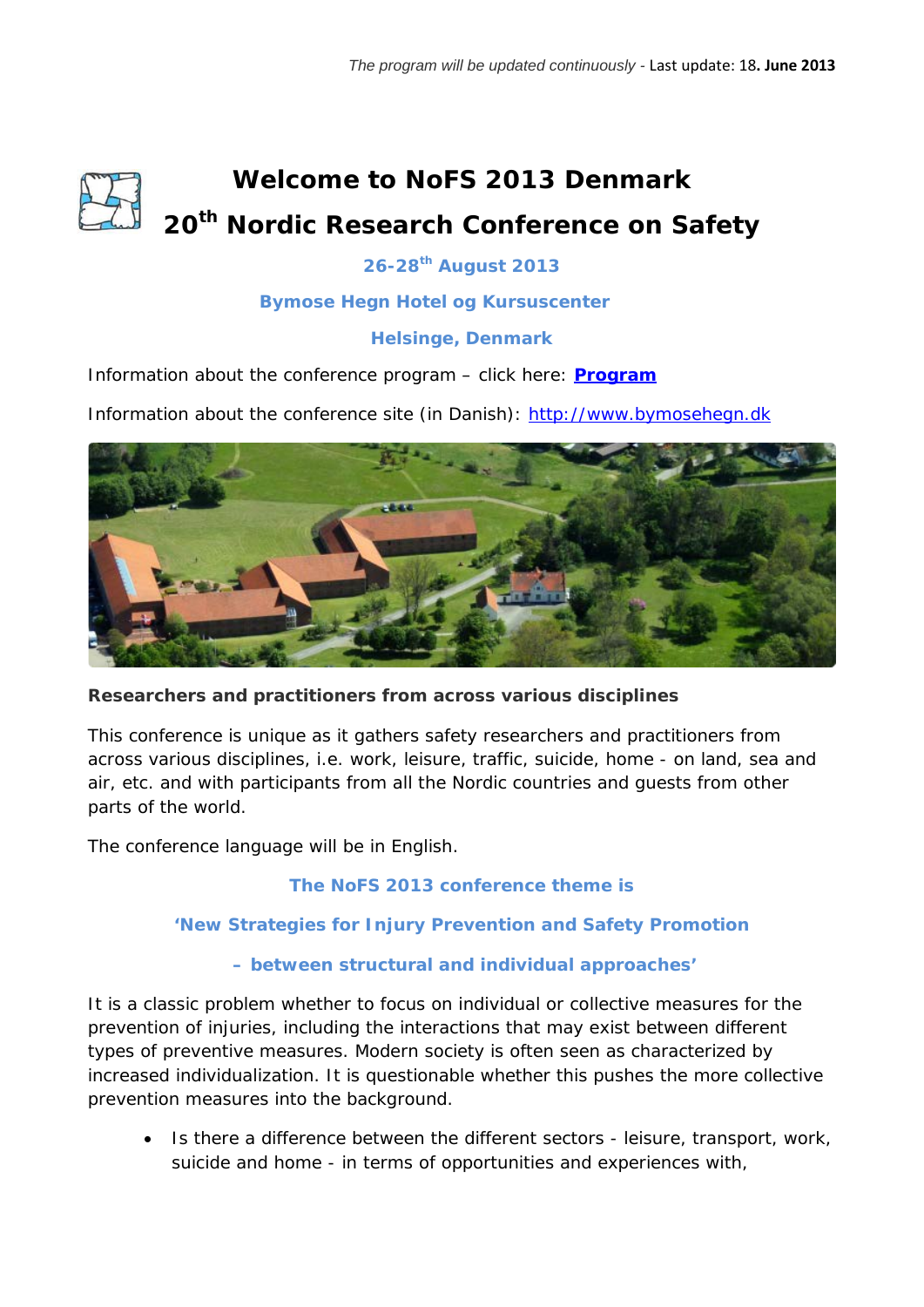respectively, individual and collective measures – or the combination of preventive measures?

- Is there a tendency that some groups, such as young people, more often than others are subjected to individual rather than collective action?
- Should we remove known risks or increase persons', groups' or organizations' resistance to hazardous situations?

At the  $20<sup>th</sup>$  NoFS conference we will take up these important issues and provide a framework for the presentation of results of the effect or limitations of known preventive measures, but also to discuss new perspectives on the prevention of injuries.

## **The theme for the conference could be related to the following sub-themes:**

- New perspectives on mechanisms and prevention across sectors, e.g. leisure, home, traffic and work
- New perspectives on mechanisms for young people, migrants, multiculturalism - both in leisure, home, traffic and work
- Prevention perspectives between individual and collective actions or combinations
- What do we know about the effects of using different types of measures, and for whom and under which conditions will they work?
- Theoretical and methodological approaches to investigate the mechanisms and prevention strategies, and whether they work in practice
- Interactions between primary, secondary and tertiary prevention strategies
- Development of broader prevention cultures, nationally, in regions, in organisations at workplaces
- Prevention Strategies what has safety research contributed with since the advent of Haddon's matrix back in the 60s?
- Can we identify a specific Nordic approach for Injury Prevention and Safety Promotion?

## **Conference fee: 5,000 DKK (670 EURO)**

The conference fee is 5,000 DKK (670 Euro). Use the following link in order to register and pay the conference fee: [http://ocs.arbejdsmiljoforskning.dk](http://ocs.arbejdsmiljoforskning.dk/)

We offer a reduced fee (80 %) for the first eight PhD scholars who register for the conference. Se blow under Abstracts.

The fee includes participation in the conference, conference materials, social activities, conference dinner and accommodation.

Optional bus transport to and from Copenhagen airport and the conference centre will be arranged at an additional total cost of 300 DKK (40 Euro). Additional beverages etc. at the conference centre are paid at the table in the restaurant or at the hotel reception upon departure.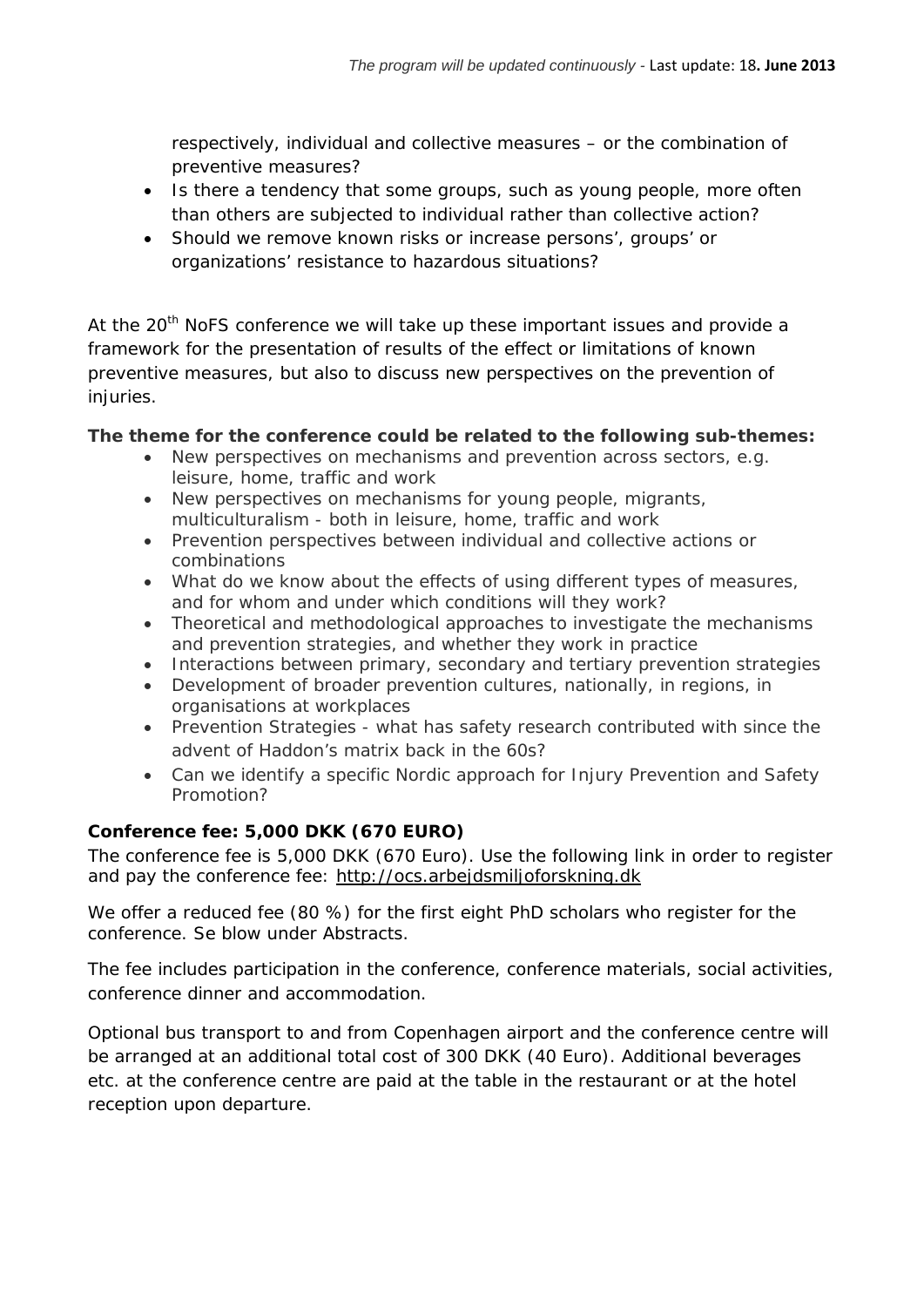## **Call for abstracts – also for PhD scholars for the first time**

We invite you to submit an abstract, if you have a presentation. You can do an oral presentation or a poster presentation. We call for abstracts within the theme, but abstracts outside the theme will also be accepted for review.

This year we invite PhD scholars to submit an abstract and participate in the special session for PhD scholars, where it will be possible to exchange knowledge and get feedback from senior researchers in the field.

## **Submit your abstract via the conference site** [http://ocs.arbejdsmiljoforskning.dk](http://ocs.arbejdsmiljoforskning.dk/) **and you will receive a confirmation mail immediately, when your submission is registered.**

## **Please notice the following demands for your abstract**

Abstracts should be max 300 words and be structured with

- Title, authors, background, aim, method, results, conclusion and at least one sentence regarding the impact or implications of the study for injury prevention and/or safety promotion.
- Please indicate your name, email, affiliation/institution and country.
- Also indicate whether you prefer oral or poster presentation.
- Go directly to the conference site [http://ocs.arbejdsmiljoforskning.dk](http://ocs.arbejdsmiljoforskning.dk/)
- In case of questions or problems, please mail to [nofs2013@arbejdsmiljoforskning.dk](mailto:nofs2013@arbejdsmiljoforskning.dk)

## **Planning committee Denmark:**

- Johnny Dyreborg, National Research Centre for the Working Environment
- Pete Kines, National Research Centre for the Working Environment
- Hanne Møller, National Institute of Public Health, University of Southern Denmark
- Holger Delfs, Danish Working Environment Authority
- Kent Jacob Nielsen, Department of Occupational Medicine, Regional Hospital, **Herning**
- Hanna B. Rasmussen, Centre for Maritime Health and Society, University of Southern Denmark
- Carlo Prato, Department of Transport, Technical University of Denmark
- Stig Hemsdorff, The Danish Road Directorate, Ministry of Transport

## **Nordic planning committee**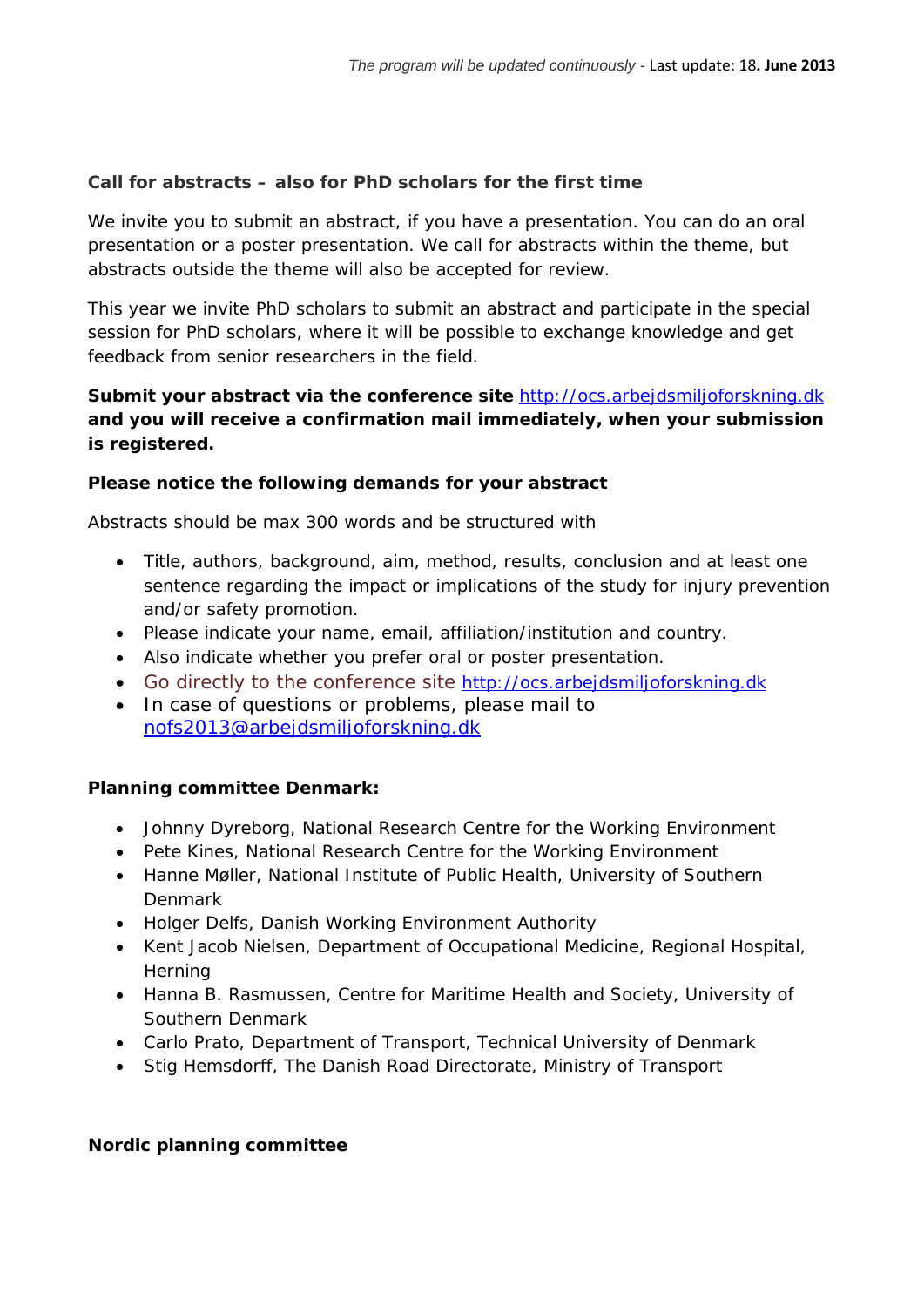- Svein Georg Nyblin, independent, Norway
- Sverre Røed-Larsen, Norwegian Society of Security & Safety, Norway
- Ragnar Andersson, professor, Karlstad University, Sweden
- Tore Vaaje, Trafiksikkerhedsforsker, Gjensidige Forsikring, Norway
- Tuula Räsänen, Team leader at Finnish Institute of Occupational Health, Finland
- Hanne Møller, National Institute of Public Health, University of Southern Denmark

## **Please notice some important deadlines:**

- 17 April: The conference is now open for submission of abstracts and for registration
- 16 June 2013: Deadline, call for abstracts
- 18 June 2013: Confirmation of acceptance of abstracts
- 21 June 2013: Deadline for the registration for the conference, including payment
- 30 June 2013: Deadline for cancelation of participation, 50 % return payment
- 26-28 August 2013: The  $20<sup>th</sup>$  NoFS conference is held

## **Preliminary program (can be subject to changes)**

#### **Monday 26 August 2013**

10.00 Bus departure Copenhagen Airport *(Terminal 3, near the bus stop/cabstand. The bus has a sign on the windshield saying: NoFS Conference)*

| 09.00-16.30 | Registration at information desk                    |
|-------------|-----------------------------------------------------|
| 12.00       | Lunch                                               |
| 13.00       | <b>Opening of conference</b>                        |
|             | Senior Researcher, Johnny Dyreborg, NRCWE           |
| 13.10       | Introduction to the theme and program?              |
|             | Senior Researcher, Johnny Dyreborg, NRCWE           |
| 13.30       | <b>First Keynote</b>                                |
|             |                                                     |
|             | Titel: Environmental approaches seems more          |
|             | effective than individual in prevention of both     |
|             | accidents and chronic diseases.                     |
|             |                                                     |
|             | Professor Torben Jørgensen,                         |
|             | University of Copenhagen, department of Public      |
|             | Health.                                             |
| 14.30       | Coffee break                                        |
| 15.00       | <b>Session 1</b>                                    |
|             | Between individual and structural approaches to     |
|             | injury prevention. What is the most useful approach |
|             | for various fields, and how do we combine           |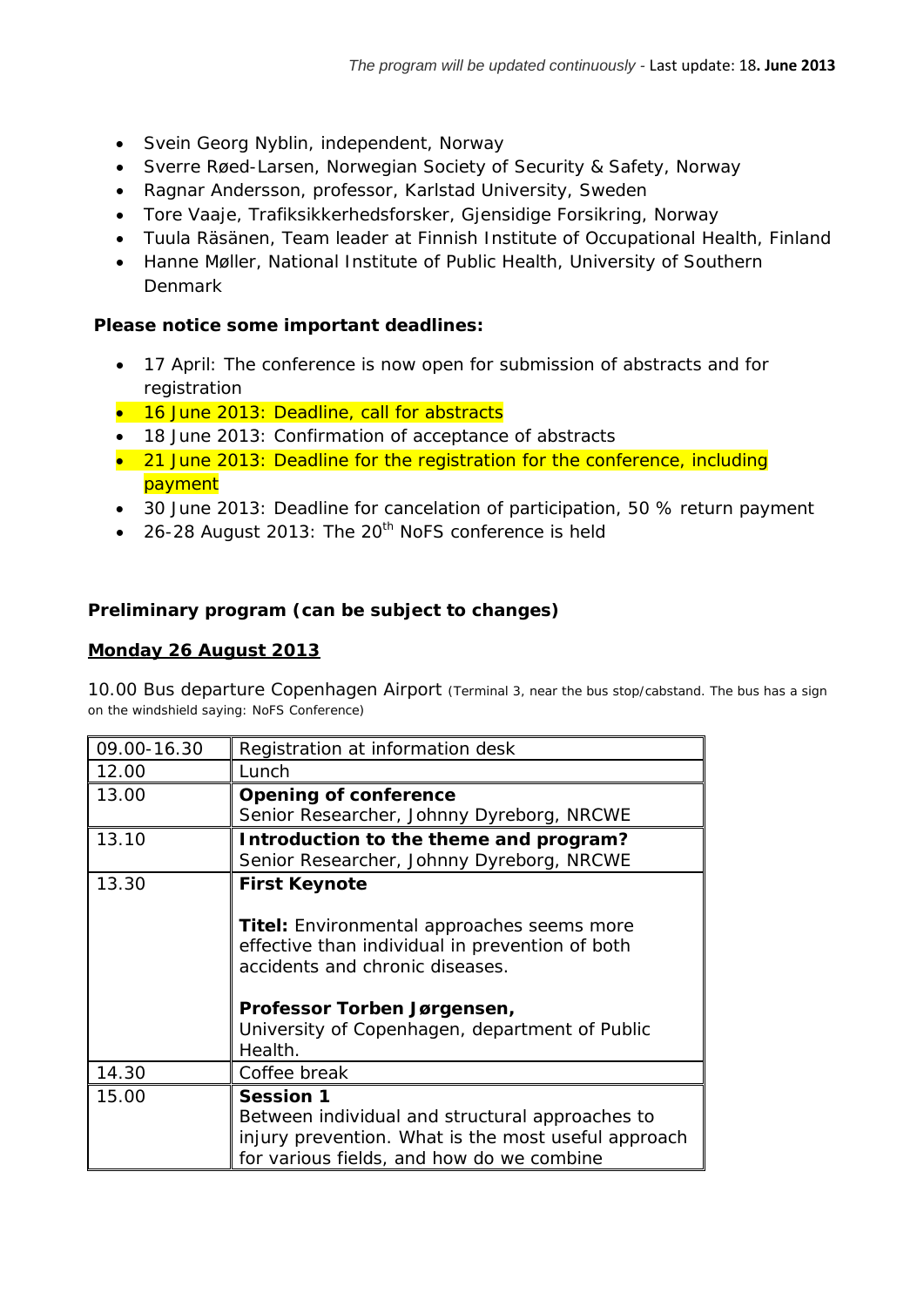|             | perspectives?                                                           |
|-------------|-------------------------------------------------------------------------|
| 16.45-18.45 | Social program: Tour on lake 'Arresø' with the<br>boat 'MS Frederikke'. |
| 19.00       | Dinner                                                                  |
| 20.30       | Celebrating the 20 <sup>th</sup> NoFS conference                        |

## **Tuesday 27 August 2013**

| 09.00       | <b>Second Keynote</b>                                                                                                                                                                                                                                                                                                                                                          |
|-------------|--------------------------------------------------------------------------------------------------------------------------------------------------------------------------------------------------------------------------------------------------------------------------------------------------------------------------------------------------------------------------------|
|             | <b>Titel:</b> Nudge – a new approach to accident<br>prevention?                                                                                                                                                                                                                                                                                                                |
|             | Pelle Guldborg Hansen, Ph.D. in philosophical<br>behavior, Assistant professor, at Roskilde University,<br>Director of ISSP, Chairman of Danish Nudging<br><b>Network</b>                                                                                                                                                                                                      |
| 10.00       | Coffee break                                                                                                                                                                                                                                                                                                                                                                   |
| 10.30       | <b>Session 2: Ph.D.-projects - meet the new</b><br>generation of safety researchers.<br>PhDs in progress and newly finished PhDs have the<br>opportunity to present their PhD along with a panel<br>of senior scientist and practitioner who will initiate<br>discussions among participants. Five PhD students<br>have already submitted their abstracts for this<br>session. |
| 12.30       | Lunch                                                                                                                                                                                                                                                                                                                                                                          |
| 13.30       | <b>Third Keynote</b><br>Are we using the most appropriate methods to study<br>what works in occupational injury prevention?<br>Professor, Hester J. Lipscomb, PhD, MPH<br>Division of Occupational and Environmental<br>Medicine, Duke University Medical Centre, Durham,<br>North Carolina, USA                                                                               |
| 14.30       | Coffee break                                                                                                                                                                                                                                                                                                                                                                   |
| 15.00       | <b>Sessions 3: Evaluating Safety - methods in safety</b><br>research<br>Workgroup theme on establishing evidence in injury<br>prevention. Strengths and weaknesses in various<br>approaches to evaluate risk and safety, and<br>prevention initiatives (Campbell collaboration,<br>Cochrane, realist evaluation, ethnographic<br>evaluations, etc.)                            |
| 17.00-18.00 | Free time for networking and social activities                                                                                                                                                                                                                                                                                                                                 |
| 18.00-19.00 | Poster and cocktail session                                                                                                                                                                                                                                                                                                                                                    |
| 19.00       | Conference Dinner                                                                                                                                                                                                                                                                                                                                                              |